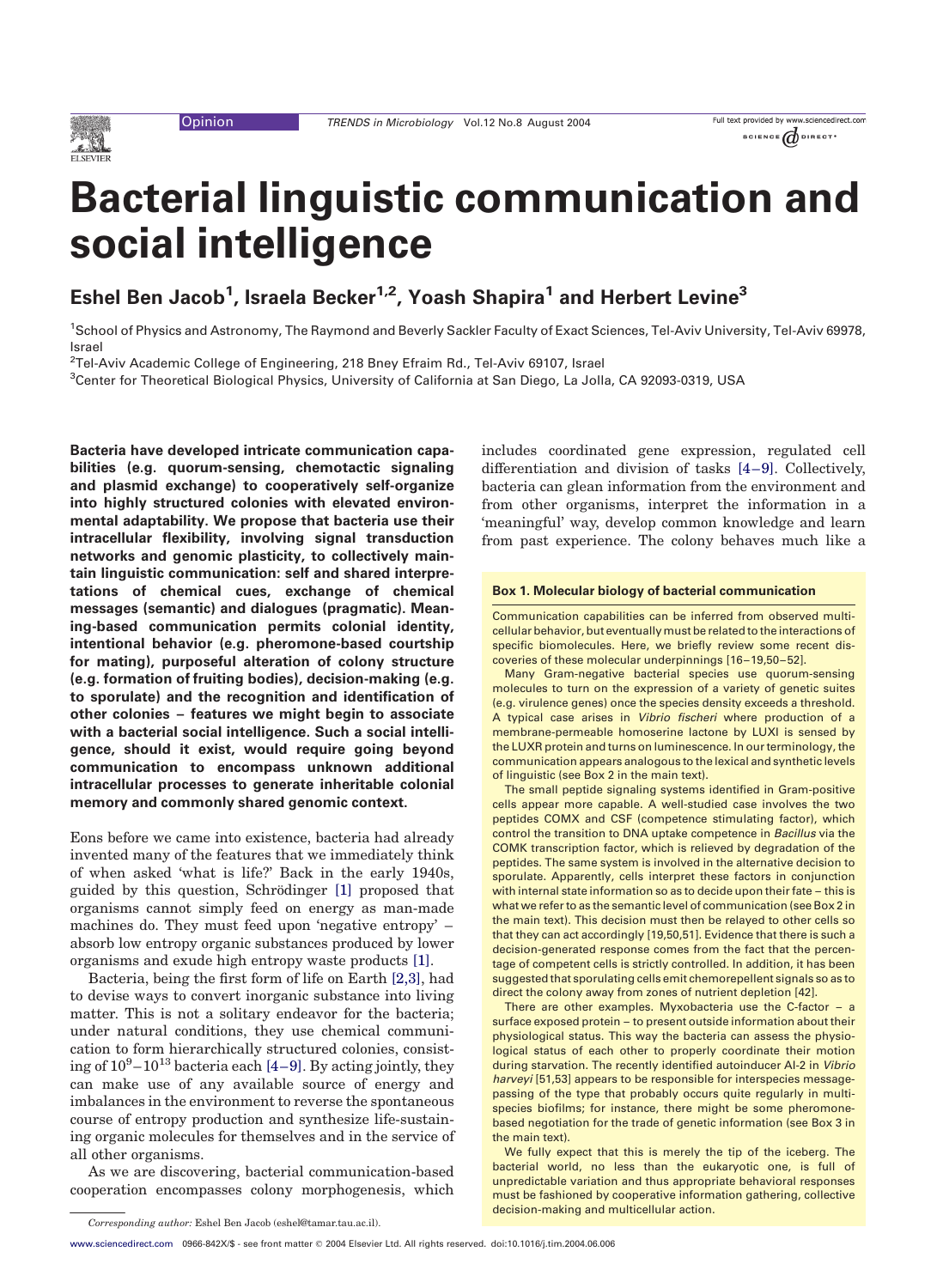#### <span id="page-1-0"></span>Box 2. Linguistic communication

The two discoveries in the 1950s, including the universal grammar and the structural code of DNA, later led to the linkage of linguistics and genetics. The first discovery suggested universal structural motifs and combinatorial principles (syntactic rules) at the core of all natural languages, and the second provided analogous universals for the genetic code of all living organisms. Chomsky's meaningindependent syntactic grammar approach, along with computational linguistic methods [21], is widely used now in biology, especially in bioinformatics and structural biology but increasingly also in system biology and ecology. The focus has been mainly on the structural aspects used to exchange information, or the two levels of formal linguistics [21 –23]: lexical – formation of words from their components (e.g. characters and phonemes); syntactic – organization of phrases and sentences in accordance with well-defined grammar rules.

We propose that bacterial signaling also involves linguistic communication: the term currently used to describe the meaningexchange function of language [25,26]. It includes the semantic aspects of linguistics that are associated with the assignment of context-dependent meaning to words, sentences and paragraphs  $[24 - 28]$ .

When reading a text, for example, one has semantic freedom to assign to it different meanings. Each reader has cognitive flexibility to assign his own meanings to the text, according to personal knowledge and specific expectations, or purpose in reading the text. The meaning of a text is often captured only after reading it several times. At each such iteration, words, sentences and paragraphs can assume different meanings in the reader's mind. Iterative reading is necessary because there is a hierarchical organization of contextual extraction of meaning. Namely, each word contributes in the reader's mind to the interpretation of the entire sentence that the word is part of. However, at the same time the generated whole meaning of the sentence can change the meaning assigned to each of the words that the sentence is composed of.

Beyond the individual semantic level of linguistics, some linguists identify a dialogue among conversers (discourse or goal-driven conversation), using shared semantic meanings as the pragmatic level of linguistics [24 –28]. This higher level of linguistic communication requires the conversers to have common goal in conducting the dialogue, shared knowledge and mutual intensions and expectations (presupposition, implicature and attribution). The group usage of a dialogue can vary from activity coordination through collective decision-making to the emergence of a group selfidentity.

multicellular organism [\[5,6\]](#page-6-0) or a social community [\[10–15\]](#page-6-0), with elevated complexity and plasticity that afford better adaptability to whatever growth conditions might be encountered [\[9\].](#page-6-0)

To achieve the proper balance of individuality and sociality, bacteria communicate using a broad repertoire of biochemical agents [\[16–19\].](#page-6-0) Some specific signals are described in [Box 1,](#page-0-0) however, no doubt many more remain to be discovered. Each bacterium also has intricate intracellular signaling mechanisms involving signal transduction networks [\[20\]](#page-6-0) and genetic language [\[21\]](#page-6-0). These are used to generate intrinsic meaning for contextual interpretations of the chemical messages and for formulating appropriate responses [\[9\].](#page-6-0) Biochemical messages are also used in bacterial cell–cell talk to exchange meaningful information across colonies of different species, and also with other organisms [\[19\].](#page-6-0)

To come to grips with this phenomenology, we turn to the field of linguistics (Box 2), the metaphors of which have already begun to penetrate the description of bacterial

#### Box 3. Cooperation and clashes of social intelligence

The term social intelligence refers to human mental skills beyond the mathematical and academic ones connected with analytical intelligence that are required to conduct a successful social life [29-31]. Therefore, it is generally associated with special cognitive capacities of humans, such as perceiving self and group identity, perceiving self and group goals, engaging in adaptive social interactions, and acting together for personal and group benefit.

We illustrated that, by using linguistic communication, bacteria show patterns of collective behavior that might reflect some fundamental aspects of social intelligence. Additional clues are provided by the variety of strategies Myxobacteria can use when their social intelligence is challenged by cheaters – opportunistic individuals who take advantage of the group's cooperative effort [12-15]. For example, they can single out defectors by collective alteration of their own identity into a new gene expression state. By doing so, the cooperators can generate a new 'dialect' that is hard for the defectors to imitate. This ongoing intelligence clash with defectors is beneficial to the group as it helps the bacteria to improve their social skills for better cooperation.

By contrast, in multi-colonial communities (e.g. sub-gingival plaque) social intelligence is usually used for cooperation between colonies of different species [11,17,41]. For example, each colony develops its own expertise in performing specific tasks for the benefit of the entire community and they all coordinate the work.

Some bacteria undertake the task of keeping valuable information that is costly to maintain and can be hazardous for the bacteria to store. Frequently, such information is directly transferred by conjugation following chemical courtship that is played by the potential partners; bacteria resistant to antibiotics emit chemical signals to announce this fact. Bacteria in need of that information, upon receiving the signal, emit pheromone-like peptides to declare their willingness to mate. Sometimes, the decision to mate is followed by exchange of competence factors (peptides). This preconjugation communication modifies the membrane of the partner cell into the penetrable state needed for conjugation.

A third example is the non-winning rock –paper –scissors game played between strains of Escherichia coli: some strains (C) produce colicins that kill other colicin-sensitive (S) strains; these then outcompete colicin-resistant (R) strains that close the circle by outcompeting C strains [54]. Expectedly, in this game of no prevailing strategy all three strains survived. However, in a recent in vivo version played by feeding the strains to different mice, strains (C) tend to loose with time [55].

communication. Usually, these metaphors refer to the structural (lexical and syntactic) linguistic motifs [\[22,23\]](#page-6-0). Here, we reason that bacterial chemical conversations also include assignment of contextual meaning to words and sentences (semantic) and conduction of dialogue (pragmatic) – the fundamental aspects of linguistic communication [\[24–28\].](#page-6-0)

Using these advanced linguistic capabilities, bacteria can lead rich social lives for the group benefit. They can develop collective memory, use and generate common knowledge, develop group identity, recognize the identity of other colonies, learn from experience to improve themselves, and engage in group decision-making, an additional surprising social conduct that amounts to what should most appropriately be dubbed as social intelligence (Box 3). This last term, originally coined to describe special mental skills that only humans use to conduct successful social lives [\[29,30\],](#page-6-0) has been used more recently to describe linguistic, communication-based group behavior of other organisms, from primates to birds and insects [\[31–34\]](#page-6-0).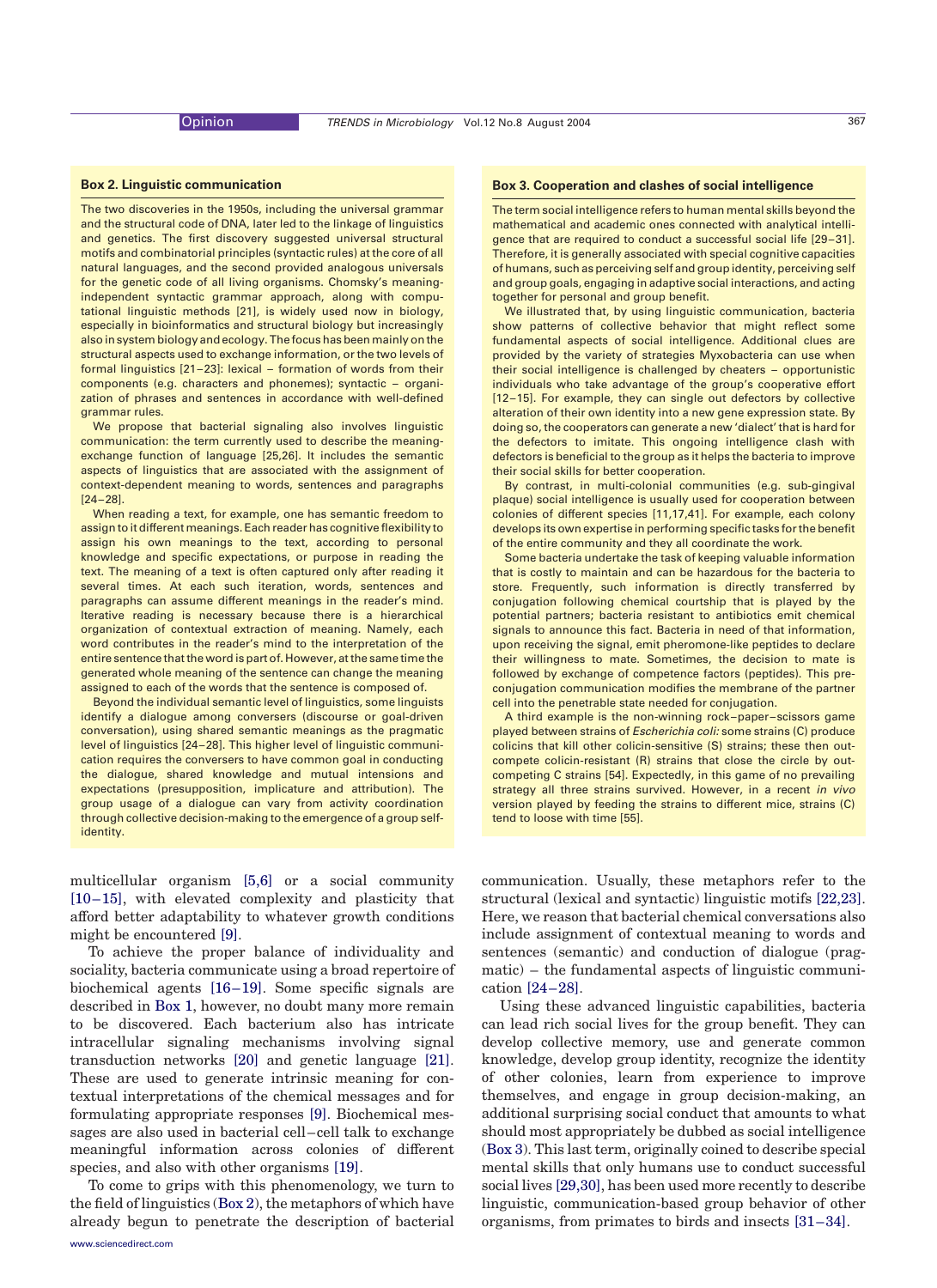

Figure 1. Cooperative hierarchical organization. Complex patterns developed after three-day growth of the Paenibacillus vortex bacteria (taken from the same culture) on 8.8 cm diameter plates, with (a) 15 gl<sup>-1</sup> peptone and 2.25% agar; and (b) 20 gl<sup>-1</sup> peptone and 2.0% agar (the substrate was richer and softer). The bacterial population of these colonies is greater than the human population on earth, however, they coordinate their behavior. Each vortex (bright dot) is composed of many cells that swarm collectively around their common center at  $\sim$  10 micron sec $^{-1}$ . The vortices vary in size from tens to millions of bacteria, according to their location in the colony. Both clockwise and anticlockwise rotating vortices are observed, although the majority has the same handedness. The cells in the vortex replicate, and the vortex expands in size and moves outward as a unit, leaving behind a trail (the vortex branch) of motile but usually non-replicating cells. The twist of the vortex branch is determined by the handedness of the vortex rotation. The dynamics of the vortices are quite complicated and include attraction, repulsion, merging and splitting of vortices. However, from this complex, seemingly chaotic movement, a colony with complex but non-arbitrary organization develops, as shown in the top pictures. (c,d) Snapshots from a video recording taken during formation of new vortices are shown (magnification x500, the pictures are  $\sim$  100 microns wide; the rods are the individual bacteria). (c) The dynamics of vortex formation within the branch are shown; an embryonic vortex, similar to the one on the right side of (c), organizes its structure, grows and consequently leaves the branch – as occurs in (d).

### Collective decision-making

One example of the advantage of bacterial discourse is the starvation response of many species [\[35\]](#page-6-0). When growth conditions become too stressful, bacteria can transform themselves into inert enduring spores. Sporulation is a process executed collectively and beginning only after 'consultation' and assessment of the colonial stress as a whole by the individual bacteria. Simply put, starved cells emit chemical messages to convey their stress. Each of the other bacteria uses the information for contextual interpretation of the state of the colony relative to its own situation. Accordingly, each of the cells decides to send a message for or against sporulation. Once all of the colony members have sent out their decisions and read all other messages, sporulation occurs if the 'majority vote' is in favor.

## Fruiting body formation

The most illuminating example of bacterial social behavior is perhaps the predator Myxobacteria (e.g. Myxococcus xanthus) [\[10–15\]](#page-6-0). This organism exhibits the richest set of colonial behavior phenomena, including cooperative feeding on other bacteria, creation of rippling and streaming patterns, controlled cell differentiation and generation of colonial identity to single out 'cheaters' ([Box 3](#page-1-0)). Upon starvation, these bacteria do not simply sporulate.

Instead, they cooperate to form fruiting bodies of various types, presumably for a more efficient dissemination of the spores by passing animals [\[36,37\]](#page-6-0).

## Cooperative hierarchical organization

Some bacterial strains organize their colonies by generating modules, each containing many bacteria, which are used as building blocks for the colony (Figure 1). This behavior is observed in, for example, Paenibacillus vortex [\[7–9\],](#page-6-0) which form the bacterial vortices shown in Figure 1, and in other strains, such as Bacillus circulans [\[38\]](#page-6-0) and Paenibacillus alvi [\[39\].](#page-6-0) Maintenance of the integrity of the vortex while serving as a higher-order building block of the colony requires advanced communication. Each cell in the vortex needs to be informed that its role is now more complex, being a member of both the specific vortex and the whole colony, so it can adjust its activities accordingly. This ongoing communication is particularly apparent when it comes to the birth of new vortices (Figure 1). New vortices emerge in the trail behind a vortex as a result of initiation signals that cause the bacteria within the trail to increase the production of lubricating fluid and to move rapidly as a turbulent 'biofluid' until an eddy forms and turns into a new vortex. The entire process appears to proceed as a continuous dialogue; a vortex grows and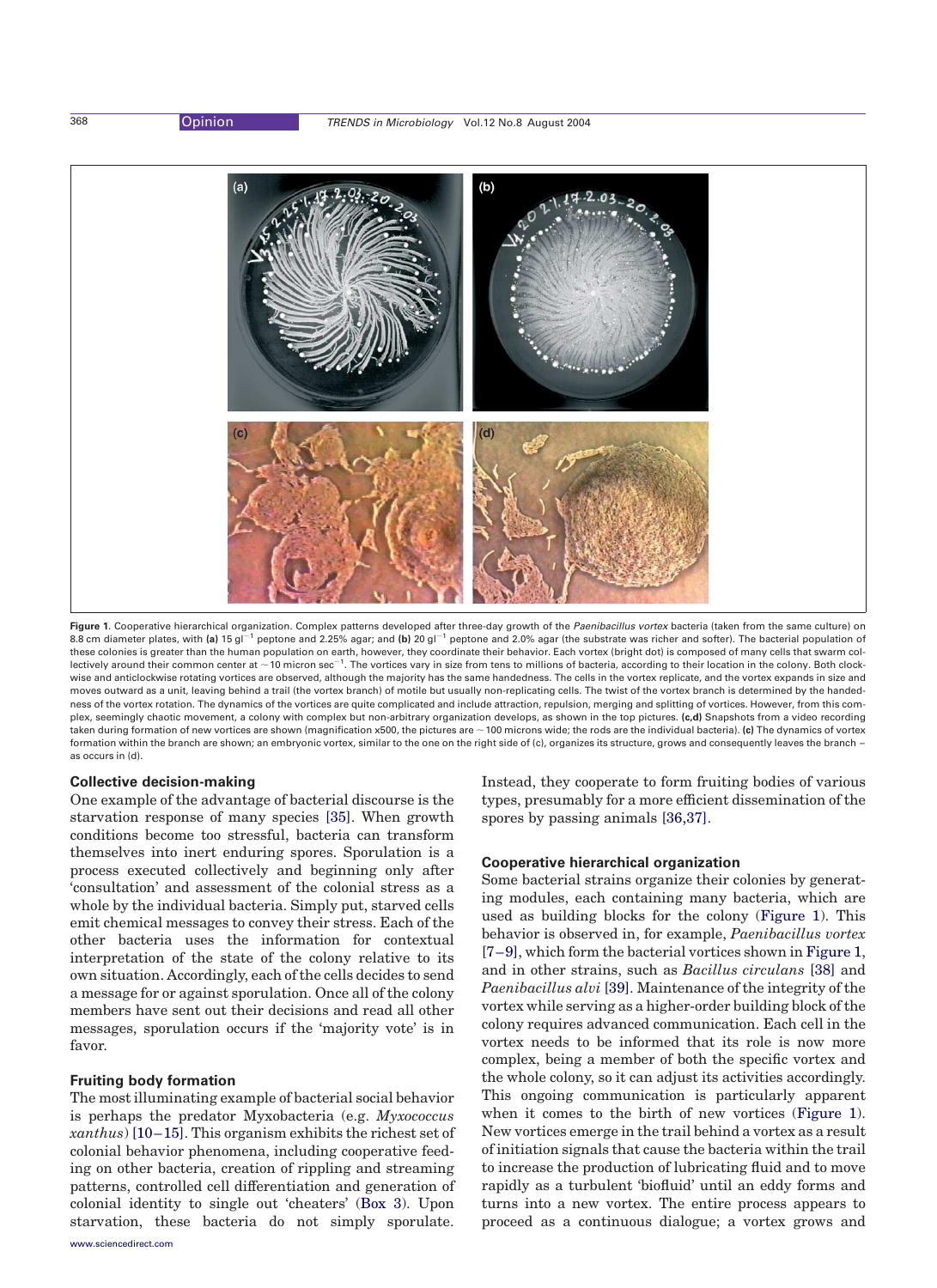

Figure 2. Colonial response to non-lethal stresses. (a) The response of a colony of Paenibacillus vortex to septrin (co-trimoxazole), which inhibits synthesis of folic acid and suppresses cell reproduction, is shown (15 gl<sup>-1</sup> peptone and 2.25% agar with added antibiotic). On the basis of comparisons of model simulations with colonial patterns and microscope observations, it was proposed that, in response to septrin, bacteria enhance their cooperation by intensifying chemotactic attraction to form larger vortices; they also elevate repulsive chemotactic responses to signals emitted by the bacteria behind the vortices, which helps push the large vortices faster away from the stress they detect (not 'knowing' that there is antibiotic ahead as well) [\[9,40\]](#page-6-0). (b) Colonial development under metabolic stress due to nutrient deficiency is shown – no antibiotic, but half the level of nutrients. We emphasize the abundance of small vortices in this case and slower colonial expansion compared with (a). The pictures were taken after (a) 2 days and (b) 4 days of growth. These differences further support the idea of enhanced cooperation in the presence of septrin. (c) Growth was started from a cluster of bacteria taken from a colony grown in the presence of septrin. Comparison of (c) and (a) illustrates colonial memory and 'learning from experience' (growth conditions are the same in both). Memory can be erased by growing the bacteria on substrate with no antibiotic or in LB growth media. (d) Disorganized colonial development in response to ampicillin (which distorts cell wall structure) is shown. It might appear that ampicillin simply impairs communication-based coordination. However, colonial learning from experience can lead, under some conditions, to faster expansion in the presence of ampicillin.

moves, producing a trail of bacteria, and is pushed forward by the very same bacteria left behind. At some point the process stalls, and this is the signal for the generation of a new vortex behind the original one, which then leaves home (the trail) as a new entity toward the colonization of new territory.

In Figure 2, we show two different colonial pattern responses to non-lethal stress of two different kinds of antibiotics: septrin, a suppressor of cell reproduction, which might enhance communication; and ampicillin, a distorter of cell wall structure, which might impair cell communication. In both cases, during a subsequent encounter with the same antibiotic the bacteria respond more efficiently; however, this effect is erased if they are exposed to neutral conditions (i.e. growth on plates in the absence of antibiotic or in LB media) in between stress encounters. It appears that the bacteria can generate an erasable collective memory, as if to learn from their experience [\[9,40\]](#page-6-0).

# Multi-colony communities

Once an entire colony becomes a new multi-cellular being with its own identity, it can be a building block for even

more complex organizations of multiple colony commu-nities or societies, such as species-rich biofilms [\[11,17,41\]](#page-6-0). To give one striking example, current estimates suggest that sub-gingival plaque contains 20 genera of bacteria representing hundreds of different species, each with its own colony of  $\sim 10^{10}$  bacteria, altogether about a thousand times the human population on earth. The level of complexity of such a microbial system exceeds that of computer networks, electrical networks, transportation and all other man-made networks combined. To maintain social cooperation in such diverse societies, the bacteria need even more advanced linguistic skills, so that they can keep up their dialogue within the 'chattering' of the surrounding crowd.

# Patterns harnessing the genome

Bacteria can cooperatively make drastic alterations to their internal genomic state and transform into different cells. For example, the Paenibacillus dendritiformis lubricating bacteria, when grown on poor substrates, have the freedom to select their identity from two distinct cell types that are available: the branching (B) and the chiral (C) morphotypes ([Figure 3\)](#page-4-0) [\[7–9\]](#page-6-0). On harder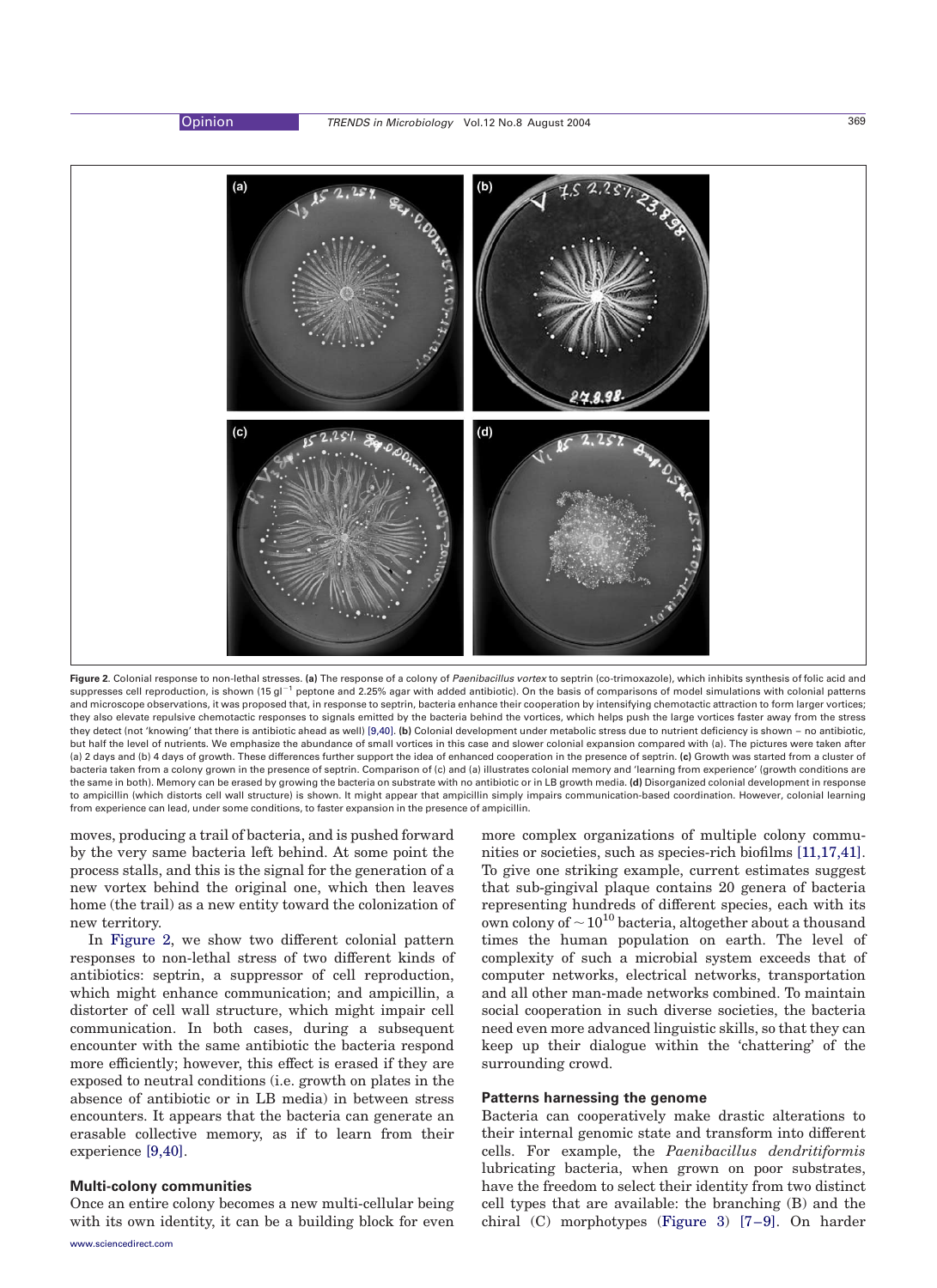<span id="page-4-0"></span>

Figure 3. Engineered self-organization of branching and chiral morphotypes. Examples of the (a) branching and (b) chiral patterns of the B and C morphotypes of the lubricating Paenibacillus dendritiformis bacteria, formed by self-organization under nutrient limitation. The top photographs are macro-level (centimeter scale) views of branch organization. The bottom pictures are snapshots from video recordings during growth, showing bacterial organization within the branches on the micro-level (magnification × 500; each bar is an individual bacterium). The shorter B bacteria are randomly positioned and oriented - a reflection of their random swimming and tumbling movement within the branch. The well-defined boundaries of the branch are set by the collectively produced lubricating fluid within which they can move. The highly outbound structure of the branches in this example is due to repulsive chemotactic signaling from the pre-spore bacteria close to the colony center. The longer C bacteria have random positions but with specific orientation (analogous, for example, to some liquid crystals). Therefore, they can only rotate close to the branch tip. Owing to the inherent flagella handedness, tumbling is also with specific handedness, which, in turn, leads to the twisting (chiral) growth of the branches. The special geometrical organ-ization (termed broken chiral symmetry) of these colonies is reminiscent of the patterns also developed by Bacillus mycoides [\[56\]](#page-6-0).

substrates, when greater densities of bacteria are required to produce sufficient amounts of lubricating fluid, the B morphotype is selected, leading to the formation of colonies with branching bush-like morphologies [\[42\]](#page-6-0) that are reminiscent of the patterns generated by starved Bacillus subtilis bacteria [\[43\].](#page-6-0) The engineering skill of the P. dendritiformis bacteria is manifested during growth on softer substrates, when curly branches are formed. This special geometrical organization allows faster expansion while also using patches of food that have been left behind as the branches twist inward. For this to occur, the bacteria suppress cell division and elongate. Optical microscope observations during colony development have revealed the following: upon elongation, the cells alter their collective movement from the typical run-and-tumble of the short B cells to a coordinated forward-backward movement, which yields an organized twist of the branches with a specified handedness. It is now understood how the preferred handedness of the twist results from the cell– cell interaction and the inherent flagella handedness. [\[8\]](#page-6-0)

The two possible morphotypes are inheritable and can coexist when encountering a range of growth conditions. However, when colonies of the B morphotype are grown on soft substrate, an intriguing phenomenon of spontaneous transition is observed; the majority of the grown colonies exhibit  $B \rightarrow C$  transitions [\[7–9\].](#page-6-0) The reverse  $C \rightarrow B$ morphotype transitions are observed during growth on harder and richer substrates. In both cases, the newly selected pattern is the one that maximizes the rate of colony expansion, hinting that the colonial morphotype manipulation is applied to attain better adaptability. [\[9\]](#page-6-0)

Here, again, there appears to be a semantic messagebased dialogue that helps the cells collectively decide between the C and B patterns. For instance, [Figure 4](#page-5-0) shows colony growth that started from a prepared mixture containing more of the C morphotype and less of the B morphotype (in contrast to natural mixtures) under conditions that were favorable to C [\[7\].](#page-6-0) Naively, one would expect the colony to grow in a similar pattern to that observed for the C morphotype, but it doesn't. It starts out growing with a modified C pattern, switches to a B-type morphology, and only later synchronized transitions occur resulting in the normal C morphotype pattern. Apparently, it takes some time for the bacteria to sort out the conflicting situation arising from a colony that has commenced growth in this unnatural way where there are a majority of C morphotype cells.

It is clearly essential to figure out how the bacteria can obtain semantic meaning, so as to initiate, for example, the proper context-dependent transitions between different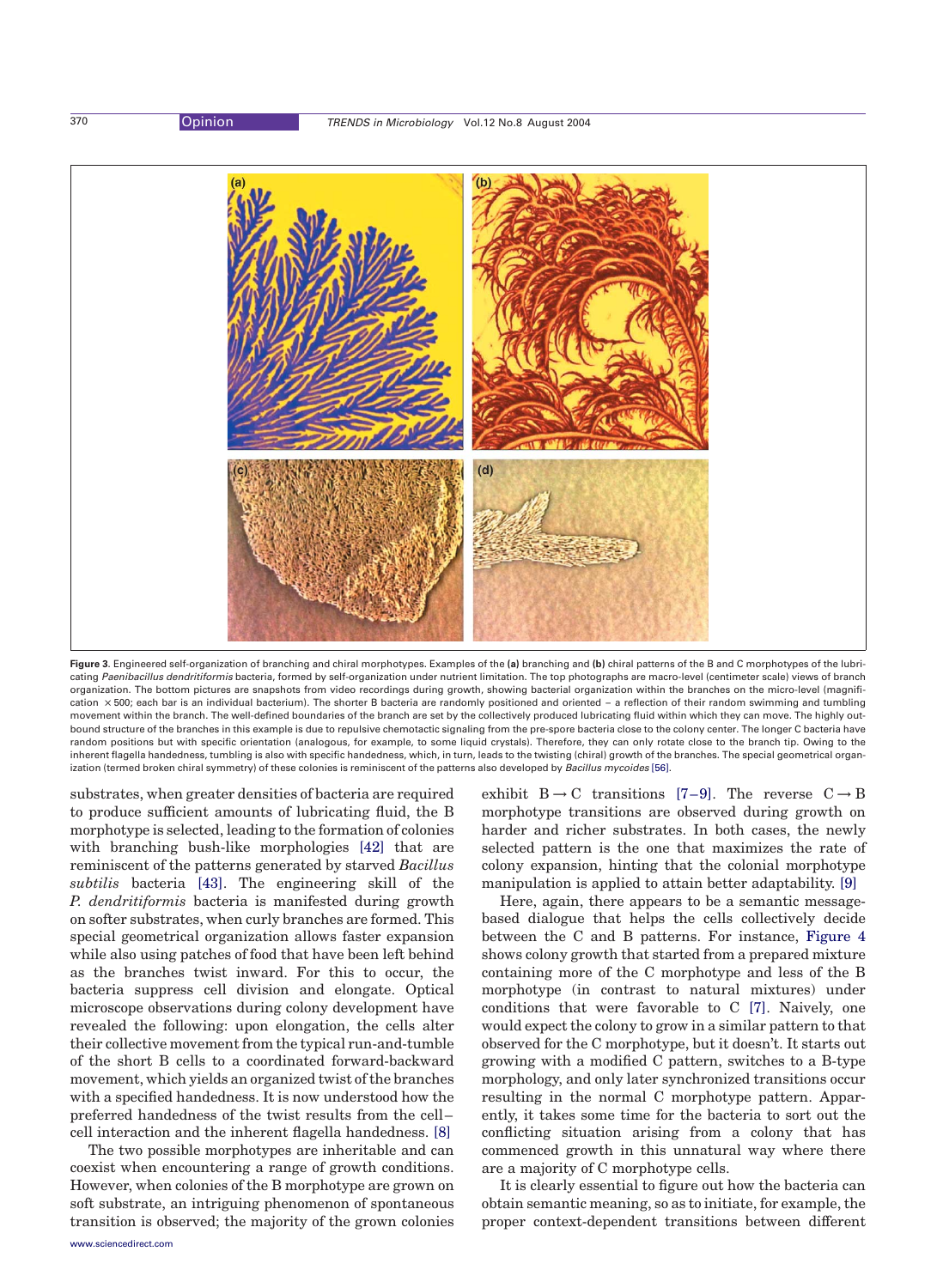<span id="page-5-0"></span>

Figure 4. Communication-based morphotype transitions. The chiral morphotype is advantageous during colonial growth on softer substrates. On such substrates, colonies grown from a prepared culture of B bacteria first develop as a branching morphotype, and after approximately one day, spontaneous bursts of the preferred chiral morphotype are initiated and consequently outgrow (a) the original B colony. For this to happen, a sufficiently large group of C bacteria must be formed, by some synchronized and/or autocatalytic gene expression transition of many B bacteria, into the C morphotype. In addition, the newly formed C bacteria have to find their fellows within the large crowd of B cells and burst out as a group with new identity. This process involves a special dialogue between C morphotypes within a population made up of a majority of B morphotypes. (b) In this case, growth starts from a culture largely made up of C morphotype bacteria; an artificial context that is the opposite of what bacteria encounter during natural spontaneous morphotype transitions shown in (a). The outcome is an initially chiral pattern with a different geometry than that of a pure C colony presumably due to the presence of the additional B cells that maintain their identity. Later, in a synchronized manner, the pattern switches to a mainly branching one with some weak handedness. Next, the C pattern bursts out in a manner similar to the spontaeous transitions observed when the growth starts from a pure culture of B morphotype bacteria.

operating states of the genome. Drawing upon human linguistics [\(Box 2](#page-1-0)), to sustain a dialogue that is based on semantic messages the bacteria should also have preexisting shared knowledge (collective memory) that is transferable upon cell replication. Undoubtedly, this will involve the dynamics of a transcription factor network that combines the incoming information with the internal state of the cell. In this scheme, cells have 'memorized' internal states of the genetic network that can be invoked by messages; similar to the actions that our brain takes to obtain the semantic meaning of sentences. Because these states will be similar but still vary in detail from cell to cell, each bacterium has some freedom to assign its own meaning to chemical messages.

# A metaphor or overlooked reality?

To sustain the observed bacterial behavior that we have dubbed social intelligence, the bacteria might need to use even more exotic genomic features. What we have in mind is a bacterial version of genome cybernetics, by which we mean the ability of the genome to perform information processing and alter itself accordingly [\[44,45\].](#page-6-0)

To date, it has been shown that transposable elements and 'junk DNA' play a key role in genome cybernetics of higher organisms [\[46–48\]](#page-6-0). For example, specific strains of ciliates have two nuclei, one containing the coding parts of the DNA and the other composed of non-coding sequences with an abundance of transposable elements. Upon replication, the coding nucleus disintegrates and the non-coding nucleus is replicated. After replication, the non-coding nucleus uses its transposable elements to reconstruct a new coding nucleus. In yeast, transposable elements can effectively re-program the genome activity between replications. They are inserted into mRNA and give rise to new proteins without eliminating old ones.

These findings illustrate that rather than wait for mutations to occur randomly, cells can apparently keep some genetic variation on tap and move them to 'hard disk' storage in the coding part of the DNA if they turn out to be beneficial over several life cycles.

Can bacteria use communication to collectively perform similar 'tricks'? As Francis Bacon said: 'It would be an unsound fancy and self-contradictory to expect that things which have never yet been done can be done except by means which never have yet been tried.' Implying that we will need to do experiments that specifically test for these conceptual questions and that correlate colonial patterns with intracellular changes and dynamics to answer the above question.

### Epilogue

The life, death and well-being of each of our cells depends on a colony of hundreds to thousands of former bacteria it carries: the mitochondria, which have their own genetic code, collective self-identity and self-interests [\[49\]](#page-6-0). Could, then, our internal and external linguistic communication and social intelligence be traced back to bacteria – the simplest of all organisms? And if so, shouldn't we try to learn from bacteria about the immune and the central nervous systems, which we use to communicate with other organisms?

#### **References**

- 1 Schrödinger, E. (1944) What is life? The Physical Aspect of the Living Cell, Cambridge University Press
- 2 Margulies, L. and Dolan, M.F. (2002) Early life: Evolution on the Precambrian Earth, Jones and Bartlett
- 3 Liebes, S. et al. (1998) A Walk Through Time: From Stardust to Us, Wiley
- 4 Shapiro, J.A. (1995) The significance of bacterial colony patterns. Bioessays 17, 597–607